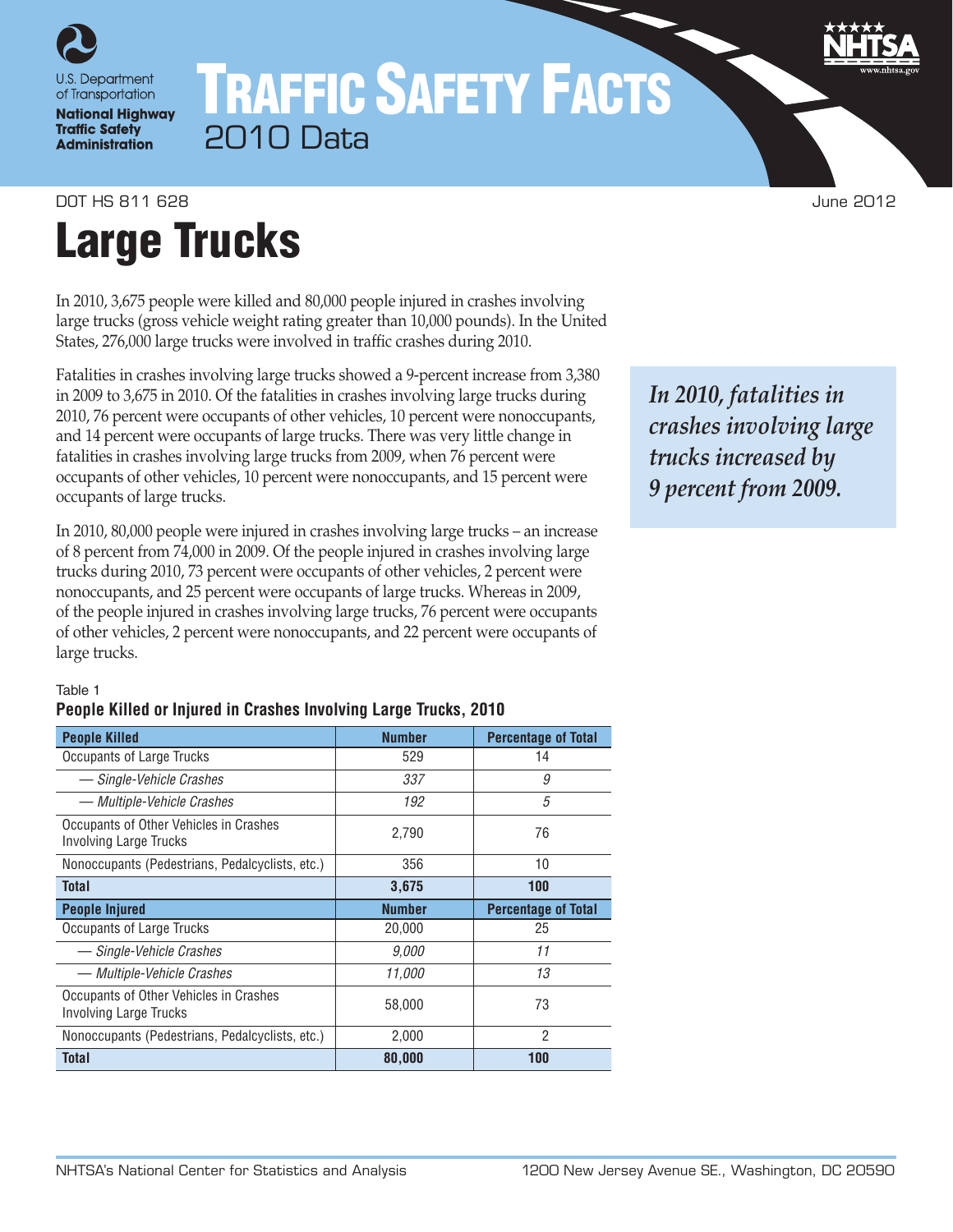#### Table 2

|                      | In 2010, large trucks accounted for 4 percent of all registered vehicles and 10<br>percent of the total vehicle miles traveled. These large trucks accounted for 8<br>percent of all vehicles involved in fatal crashes and 3 percent of all vehicles<br>involved in injury and property-damage-only crashes.                                                                                                                                |                                                              |                                                 |                                                       |                                         |
|----------------------|----------------------------------------------------------------------------------------------------------------------------------------------------------------------------------------------------------------------------------------------------------------------------------------------------------------------------------------------------------------------------------------------------------------------------------------------|--------------------------------------------------------------|-------------------------------------------------|-------------------------------------------------------|-----------------------------------------|
| Table 2<br>2001-2010 | Large-Truck Involvement in Fatal and Injury Crashes and Involvement Rates,                                                                                                                                                                                                                                                                                                                                                                   |                                                              |                                                 |                                                       |                                         |
| Year                 | <b>Number of Large</b><br><b>Trucks Involved in</b><br><b>Fatal Crashes</b>                                                                                                                                                                                                                                                                                                                                                                  | <b>Number of</b><br><b>Large Trucks</b><br><b>Registered</b> | <b>Vehicle</b><br><b>Involvement</b><br>Rate*   | <b>Vehicle Miles</b><br><b>Traveled</b><br>(millions) | <b>Vehicle</b><br>Involvement<br>Rate** |
| 2001                 | 4,823                                                                                                                                                                                                                                                                                                                                                                                                                                        | 7,857,675                                                    | 61.38                                           | 208,928                                               | 2.31                                    |
| 2002                 | 4,587                                                                                                                                                                                                                                                                                                                                                                                                                                        | 7,927,280                                                    | 57.86                                           | 214,603                                               | 2.14                                    |
| 2003                 | 4,721                                                                                                                                                                                                                                                                                                                                                                                                                                        | 7,756,888                                                    | 60.86                                           | 217,876                                               | 2.17                                    |
| 2004                 | 4,902                                                                                                                                                                                                                                                                                                                                                                                                                                        | 8,171,364                                                    | 59.99                                           | 220,811                                               | 2.22                                    |
| 2005                 | 4,951                                                                                                                                                                                                                                                                                                                                                                                                                                        | 8,481,999                                                    | 58.37                                           | 222,523                                               | 2.22                                    |
| 2006                 | 4,766                                                                                                                                                                                                                                                                                                                                                                                                                                        | 8,819,007                                                    | 54.04                                           | 222,513                                               | 2.14                                    |
| 2007                 | 4,633                                                                                                                                                                                                                                                                                                                                                                                                                                        | 10,752,019                                                   | 43.09                                           | 304,178                                               | 1.52                                    |
| 2008                 | 4,089                                                                                                                                                                                                                                                                                                                                                                                                                                        | 10,873,275                                                   | 37.61                                           | 310,680                                               | 1.32                                    |
| 2009                 | 3,211                                                                                                                                                                                                                                                                                                                                                                                                                                        | 10,973,214                                                   | 29.26                                           | 288,005                                               | 1.11                                    |
| 2010                 | 3,484                                                                                                                                                                                                                                                                                                                                                                                                                                        | 10,770,054                                                   | 32.35                                           | 286,585                                               | 1.22                                    |
|                      | <b>Number of Large</b><br><b>Trucks Involved in</b>                                                                                                                                                                                                                                                                                                                                                                                          | <b>Number of</b><br><b>Large Trucks</b>                      | <b>Vehicle</b><br>Involvement                   | <b>Vehicle Miles</b><br><b>Traveled</b>               | <b>Vehicle</b><br><b>Involvement</b>    |
| Year                 | <b>Injury Crashes</b>                                                                                                                                                                                                                                                                                                                                                                                                                        | <b>Registered</b>                                            | Rate*                                           | (millions)                                            | Rate**                                  |
| 2001                 | 90,000                                                                                                                                                                                                                                                                                                                                                                                                                                       | 7,857,675                                                    | 1,143                                           | 208,928                                               | 43                                      |
| 2002                 | 94,000                                                                                                                                                                                                                                                                                                                                                                                                                                       | 7,927,280                                                    | 1,189                                           | 214,603                                               | 44                                      |
| 2003                 | 89,000                                                                                                                                                                                                                                                                                                                                                                                                                                       | 7,756,888                                                    | 1,145                                           | 217,876                                               | 41                                      |
| 2004                 | 87,000                                                                                                                                                                                                                                                                                                                                                                                                                                       | 8,171,364                                                    | 1,062                                           | 220,811                                               | 39                                      |
| 2005                 | 82,000                                                                                                                                                                                                                                                                                                                                                                                                                                       | 8,481,999                                                    | 971                                             | 222,523                                               | 37                                      |
| 2006                 | 80,000                                                                                                                                                                                                                                                                                                                                                                                                                                       | 8,819,007                                                    | 911                                             | 222,513                                               | 36                                      |
| 2007                 | 76,000                                                                                                                                                                                                                                                                                                                                                                                                                                       | 10,752,019                                                   | 705                                             | 304,178                                               | 25                                      |
| 2008                 | 66,000                                                                                                                                                                                                                                                                                                                                                                                                                                       | 10,873,275                                                   | 608                                             | 310,680                                               | 21                                      |
| 2009                 | 53,000                                                                                                                                                                                                                                                                                                                                                                                                                                       | 10,973,214                                                   | 487                                             | 288,005                                               | 19                                      |
| 2010                 | 58,000                                                                                                                                                                                                                                                                                                                                                                                                                                       | 10,770,054                                                   | 541                                             | 286,585                                               | 20                                      |
|                      | *Rate per 100,000 registered vehicles.<br>Source: Vehicle miles traveled and registered vehicles - Federal Highway Administration.<br><b>Crash Characteristics</b><br>Large trucks were more likely to be involved in a fatal multiple-vehicle crash as                                                                                                                                                                                      |                                                              | ** Rate per 100 million vehicle miles traveled. |                                                       |                                         |
|                      | opposed to a fatal single-vehicle crash than were passenger vehicles (82% of fatal<br>crashes involving large trucks are multiple-vehicle crashes, compared with 58% for<br>fatal crashes involving passenger vehicles).                                                                                                                                                                                                                     |                                                              |                                                 |                                                       |                                         |
|                      | In 47 percent of the two-vehicle fatal crashes, both the large truck and the other<br>vehicle were proceeding straight at the time of the crash. In 9 percent of the<br>crashes, the other vehicle was turning. In 13 percent, either the truck or the other<br>vehicle was negotiating a curve. In 10 percent of fatal crashes, either the truck or<br>the other vehicle was stopped or parked in a traffic lane (7% and 3%, respectively). |                                                              |                                                 |                                                       |                                         |
|                      | In 30 percent of the two-vehicle fatal crashes involving a large truck and another<br>type of vehicle, both vehicles were impacted in the front. The truck was struck in<br>the rear three times as often as the other vehicle (18% and 6%, respectively).                                                                                                                                                                                   |                                                              |                                                 |                                                       |                                         |

#### **Large-Truck Involvement in Fatal and Injury Crashes and Involvement Rates, 2001-2010**

# **Crash Characteristics**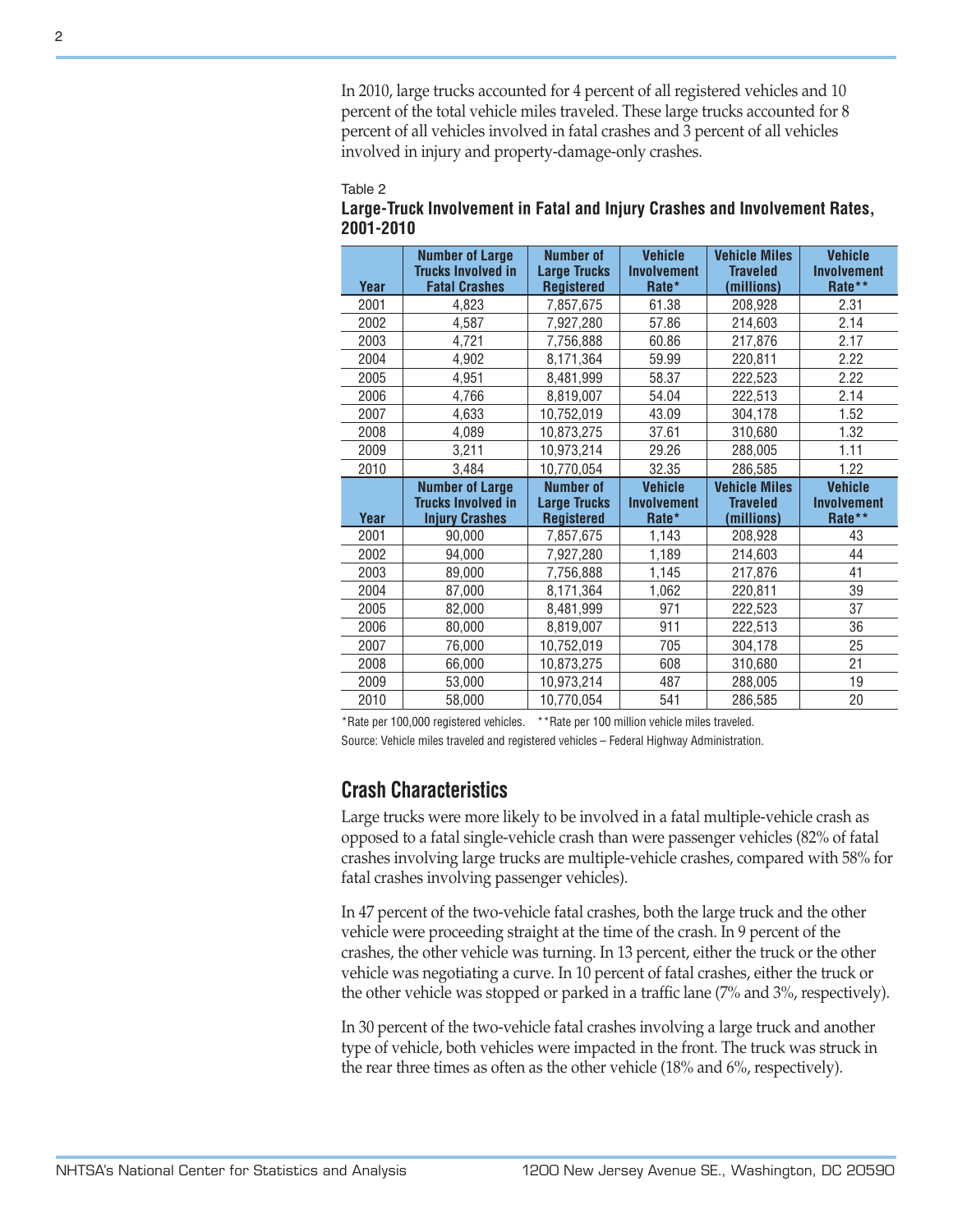#### Table 3 **Percentage of Principal Impact Points in Two-Vehicle Fatal Crashes Involving Large Trucks, 2010**

| <b>Impact Point on</b> | Impact Point on Other Vehicle (%) |                  |                   |             |              |  |
|------------------------|-----------------------------------|------------------|-------------------|-------------|--------------|--|
| <b>Large Truck</b>     | <b>Front</b>                      | <b>Left Side</b> | <b>Right Side</b> | <b>Rear</b> | <b>Total</b> |  |
| Front                  | 30                                | 15               |                   | 6           | 62           |  |
| Left Side              |                                   |                  |                   |             |              |  |
| <b>Right Side</b>      |                                   |                  |                   |             | 12           |  |
| Rear                   |                                   |                  |                   |             | 18           |  |
| <b>Total</b>           | 60                                | 19               |                   | 6           | 100          |  |

Note: Total may not equal sum of components due to independent rounding.

#### Figure 1

#### **Fatal Crashes Involving Large Trucks, by Land Use, Day of Week, Time of Day, Time of Day (Weekday), and Time of Day (Weekend), 2010**



Note: Unknown within various categories are not shown.

# **Large-Truck Drivers**

The percentage of large-truck drivers involved in fatal crashes that had a blood alcohol concentration (BAC) of .08 grams per deciliter (g/dL) or higher was 2 percent in 2010. For drivers of other types of vehicles involved in fatal crashes in 2010, the percentages of drivers with BAC levels .08 g/dL or higher were 23 percent for passenger cars, 22 percent for light trucks, and 28 percent for motorcycles.

*In 2010, large trucks were three times more likely than other vehicles to be struck in the rear in two-vehicle fatal crashes.*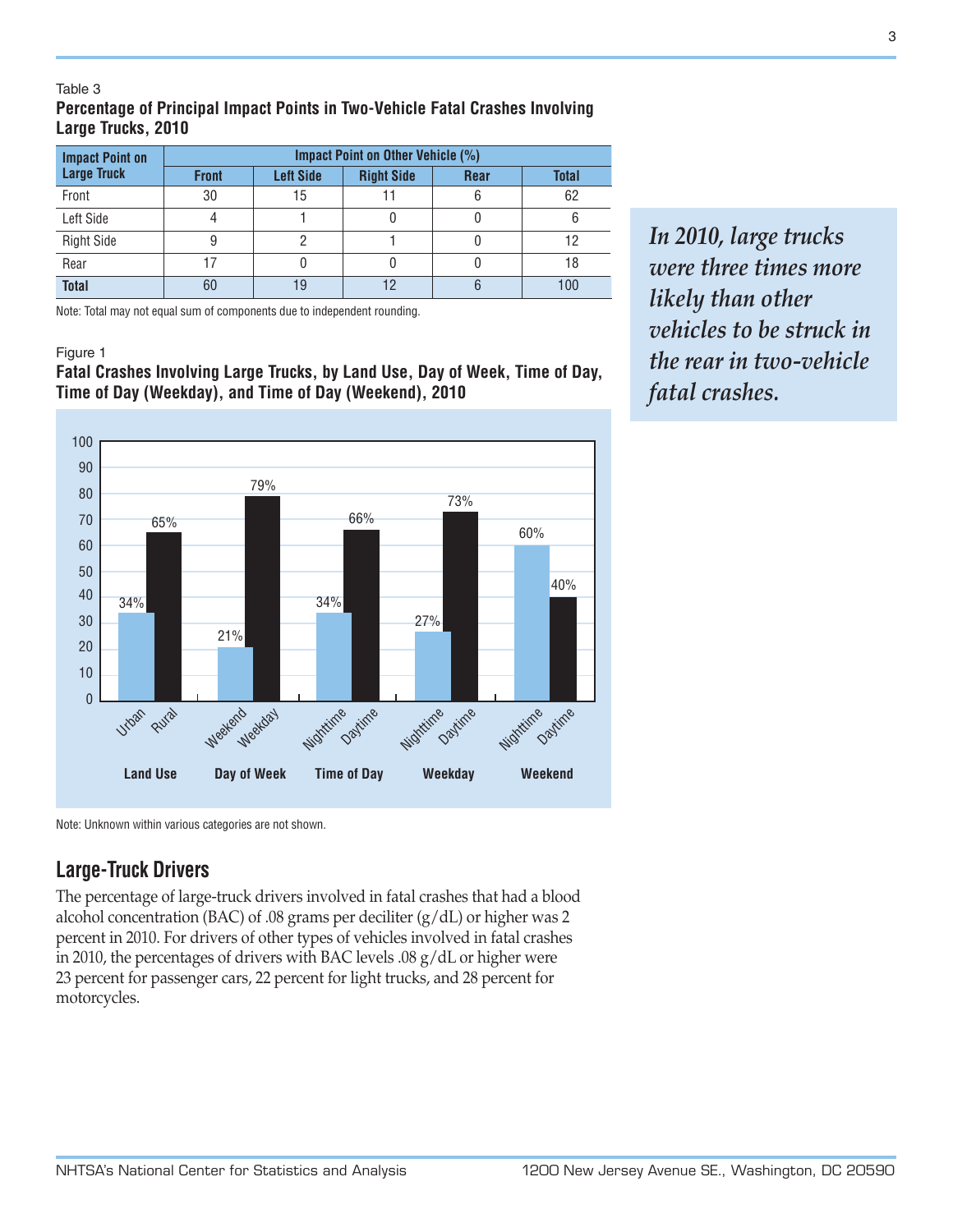Figure 2

**Estimated Proportions of Drivers in Fatal Crashes With BAC .08 g/dL or Greater, 2001–2010**

*Drivers of large trucks were less likely to have a previous license suspension or revocation than were passenger car drivers.*



Drivers of large trucks in fatal crashes were less likely to have a previous license suspension or revocation than were passenger car drivers (8% and 15%, respectively).

Twenty-one percent of all large-truck drivers involved in fatal crashes in 2010 had at least one prior speeding conviction, compared to 18 percent of passenger car drivers involved in fatal crashes.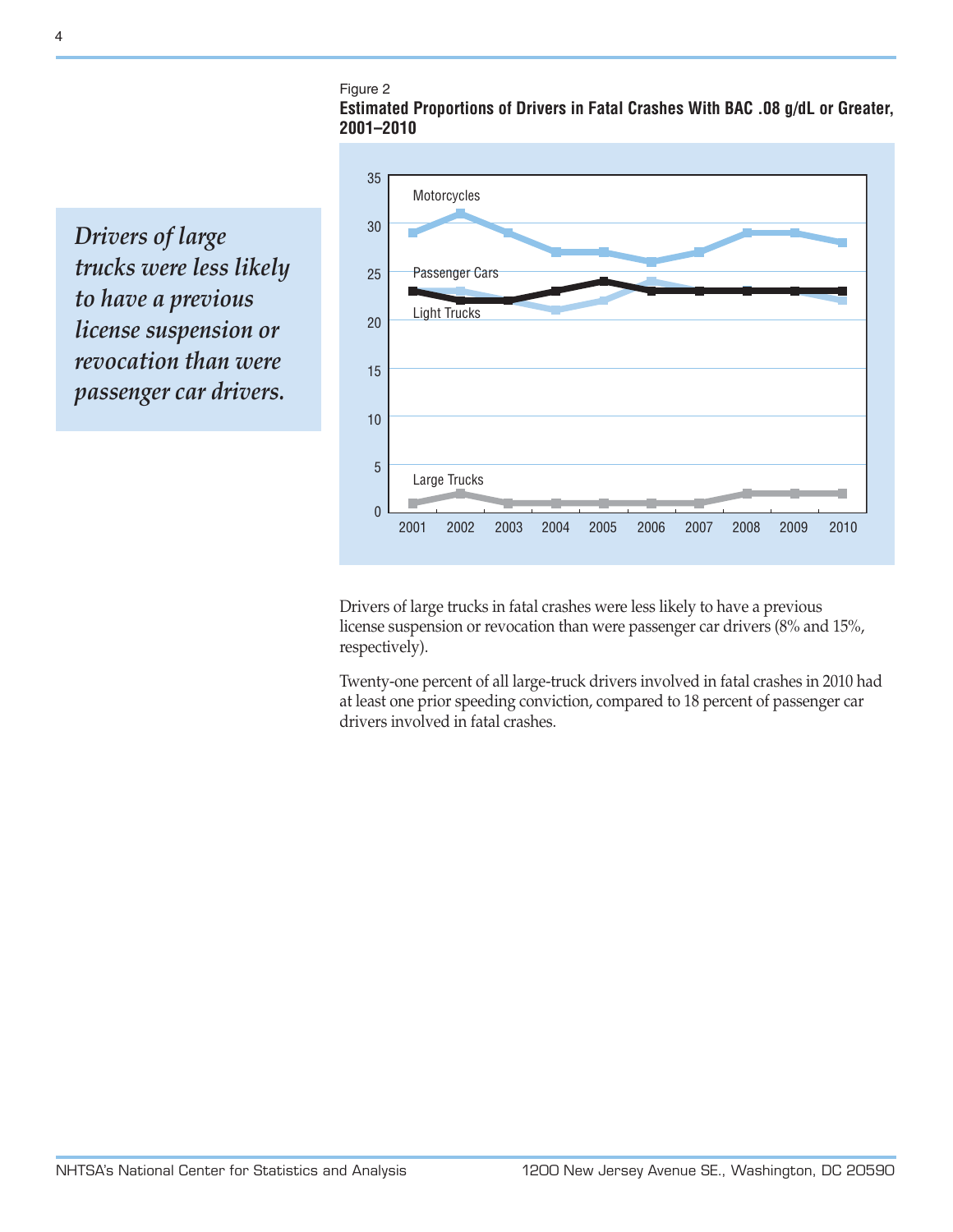#### Figure 3 **Previous Driving Records of Drivers Involved in Fatal Traffic Crashes, by Type of Vehicle, 2010**



Note: Excluding all drivers with unknown previous records

# **For more information**

Information on traffic fatalities is available from the National Center for Statistics and Analysis (NCSA), NVS-424, 1200 New Jersey Avenue SE., Washington, DC 20590. NCSA can be contacted at 800-934-8517 or via the following e-mail address: [ncsaweb@dot.gov](mailto:ncsaweb%40dot.gov?subject=ncsaweb%40dot.gov). General information on highway traffic safety can be accessed by Internet users at [www.nhtsa.gov/](www.nhtsa.gov/NCSA) [NCSA](www.nhtsa.gov/NCSA). To report a safety-related problem or to inquire about motor vehicle safety information, contact the Vehicle Safety Hotline at 888-327-4236.

Other fact sheets available from the National Center for Statistics and Analysis are *Alcohol-Impaired Driving, Bicyclists and Other Cyclists, Children, Motorcycles, Occupant Protection, Older Population, Overview, Passenger Vehicles, Pedestrians, Race and Ethnicity, Rural/Urban Comparisons, School Transportation-Related Crashes, Speeding, State Alcohol Estimates, State Traffic Data,* and *Young Drivers*. Detailed data on motor vehicle traffic crashes are published annually in *Traffic Safety Facts: A Compilation of Motor Vehicle Crash Data from the Fatality Analysis Reporting System and the General Estimates System*. The fact sheets and annual Traffic Safety Facts report can be accessed online at [www-nrd.nhtsa.dot.gov/CATS/index.aspx.](http://www-nrd.nhtsa.dot.gov/CATS/index.aspx)



**National Highway Traffic Safety Administration**